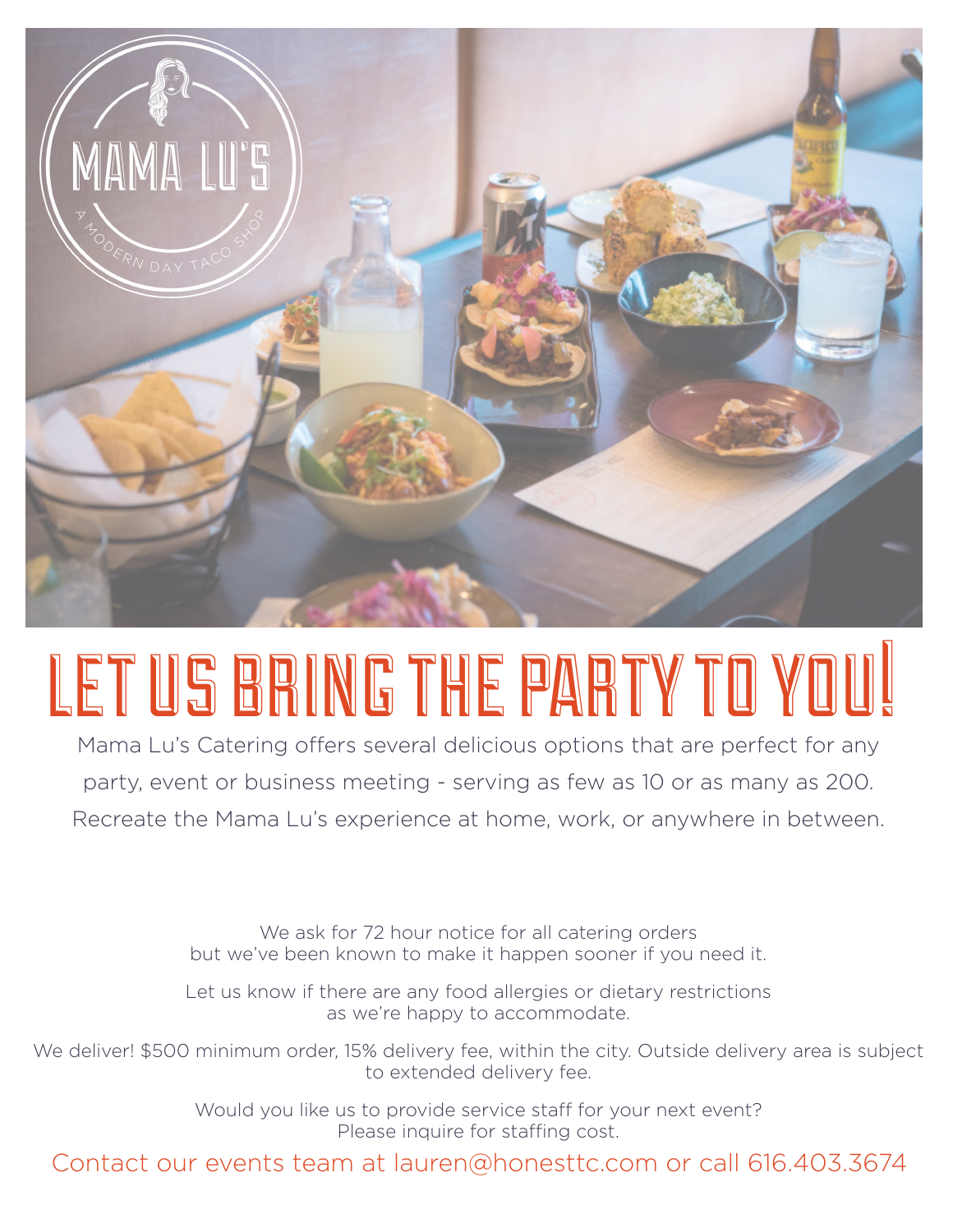## BUILD YOUR OWN TACO BAR

STEP 1. HOW MANY TACOS? 2 TACOS \$12/PERSON 3 TACOS \$16/PERSON 4 TACOS \$19/PERSON

STEP 2. PICK YOUR SHELL CORN TORTILLAS FLOUR TORTILLAS 1/2 CORN & 1/2 FLOUR TORTILLAS

### STEP 3. FILL IT

*(choose as many fillings as you have tacos. each additional is \$1/person)* CARNITAS -crispy pork STEAK- mojo de ajo steak POLLO - chilli & lime chicken SHRIMP - seared baja shrimp VEGETAL - roasted cauliflower FAJITA - sauteed peppers & onions

### STEP 4. TOP IT

*(choose up to 3 toppings. each additional \$0.50/person)* White Onion & Cilantro Chopped Tomato Lettuce Lime Wedges Pickled Red Onion Pickled Jalapeno Shredded Jack Cheese Queso Fresco

### STEP 5. SAUCE IT UP!

*(choose one sauce. each additional is \$0.50/person)*  House Hot Sauce Pineapple Habanero Hot Sauce Avocado Crema Mexican Crema Salsa Verde Salsa Rojo

# STARTERS & SIDES MARGARITA BAR

(serves approx. 10):

| Guacamole, Chips & Salsa \$52  |      |
|--------------------------------|------|
|                                |      |
|                                |      |
|                                |      |
|                                | \$32 |
|                                |      |
|                                |      |
|                                | \$32 |
| Street Corn - off the cob \$32 |      |
|                                |      |
|                                |      |
|                                |      |

| Box of Margs ~ 12-15 servings\$90                     |  |
|-------------------------------------------------------|--|
| classic, mango, coconut, cucumber habanero            |  |
|                                                       |  |
|                                                       |  |
|                                                       |  |
|                                                       |  |
|                                                       |  |
| Salt Tray ~ choice of salt, chili lime, & sugar\$5 ea |  |
| Champagne ~ L. Mawby Sex \$16                         |  |
| Margarita Bubbler Rental \$100                        |  |

Contact our events team at lauren@honesttc.com or call 616.403.3674 *Menu items & prices subject to change. Prices and menu items are guaranteed thirty days from event date.*